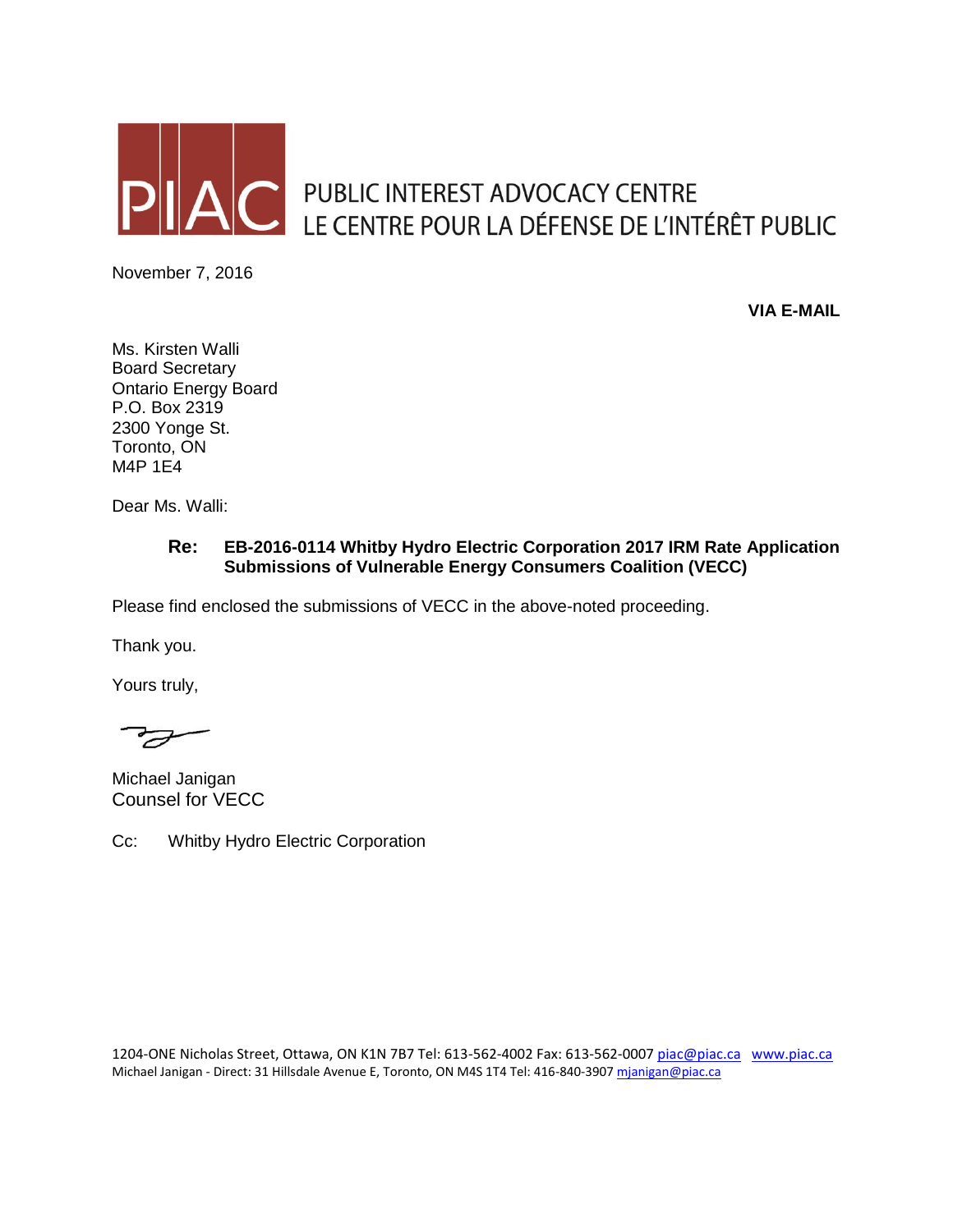**Ontario Energy Board**

# **IN THE MATTER OF AN APPLICATION BY**

## **Whitby Hydro Electric Corporation (Whitby Hydro)**

## **Application for electricity distribution rates and other charges effective January 1, 2017.**

### **Submissions of the Vulnerable Energy Consumers Coalition**

#### Disposition of Deferral and Variance Account 1576

- Whitby Hydro seeks to establish a rate rider for the disposition of Account 1576 on an interim basis. The disposition amount is based on Account 1576 activity during 2015 including a calculated rate of return. The amount of the disposition is a credit of \$1,285,347 (1,200,811 + \$84,536 return).
- The proposed 1576 disposition reflects the return to customers of 1 year of 1576 transactions as compared to the current rate rider which represents 2 years of transactions (2013 & 2014). The proposed 1576 Rate Riders (credits) in 2017 are approximately 40% lower than the prior year.
- The current approach to address the 1576 transactions outside of a cost of service process is similar in nature to Whitby Hydro's previous application (EB-2015-0251) which was folded into Whitby Hydro's IRM application. This rate rider will continue the advancement of credits on customer bills prior to Whitby Hydro's next cost of service at which time it will finalize the 1576 disposition.
- Whitby Hydro indicates the refund will provide customers some measure of financial relief to assist in offsetting the proposed LRAMVA disposition request while easing some of the impact of the expiration of the current 1576 Disposition rate rider which ends December 31, 2016.
- In response to Board Staff interrogatory #4, Whitby Hydro explained that it cannot support an extension of the proposed rate rider beyond 2017 until Whitby Hydro's next rebasing as it expects that the amount of net transactions impacting the 1576 account will not remain consistent in current and upcoming years due to fluctuations in yearly capital programs.
- Given that the 2015 audited amount is not expected to be representative of future years, VECC supports Whitby Hydro's proposal to clear the 2015 balance in Account 1576 in 2017, as a \$1,285,347 credit to ratepayers (over a one year period) on an interim basis. VECC